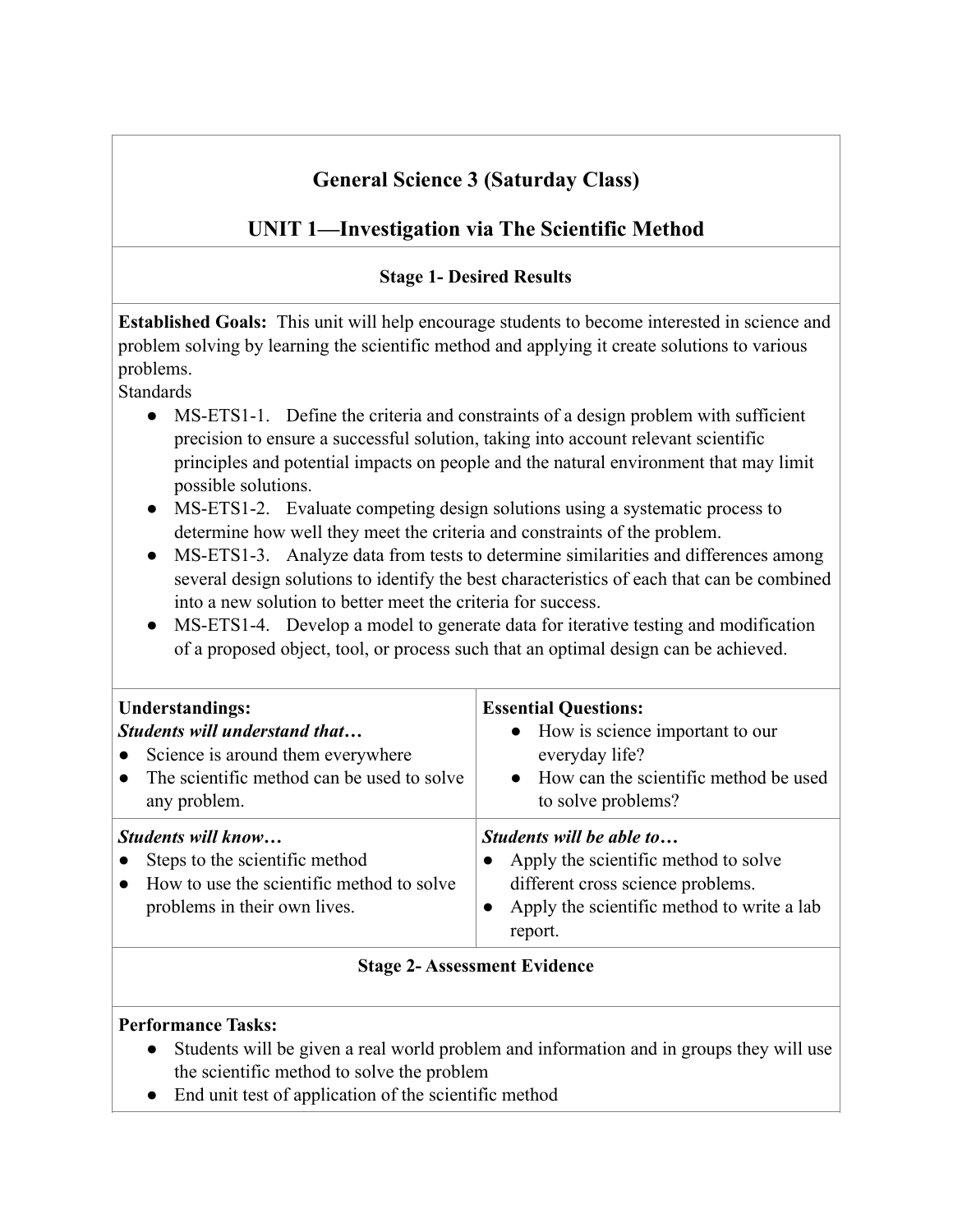#### **Key Criteria:**

- Do now
- Homework
- Test
- Group work

## **Other Evidence**

● Fist of five and quick assessments will be used to check understanding

- The unit will take 4 Saturday classes to complete with a test on the 4<sup>th</sup> Saturday
- Each Saturday the students will be presented with a problem and they will have to use to scientific method to solve the problem
- Sat 1- Apply the scientific method to build the strongest and tallest spaghetti tower
- Sat 2- [The Martian and the Car](https://www.biologycorner.com/worksheets/martian.html)
- Sat  $3/4$  Experiments
- Lab Report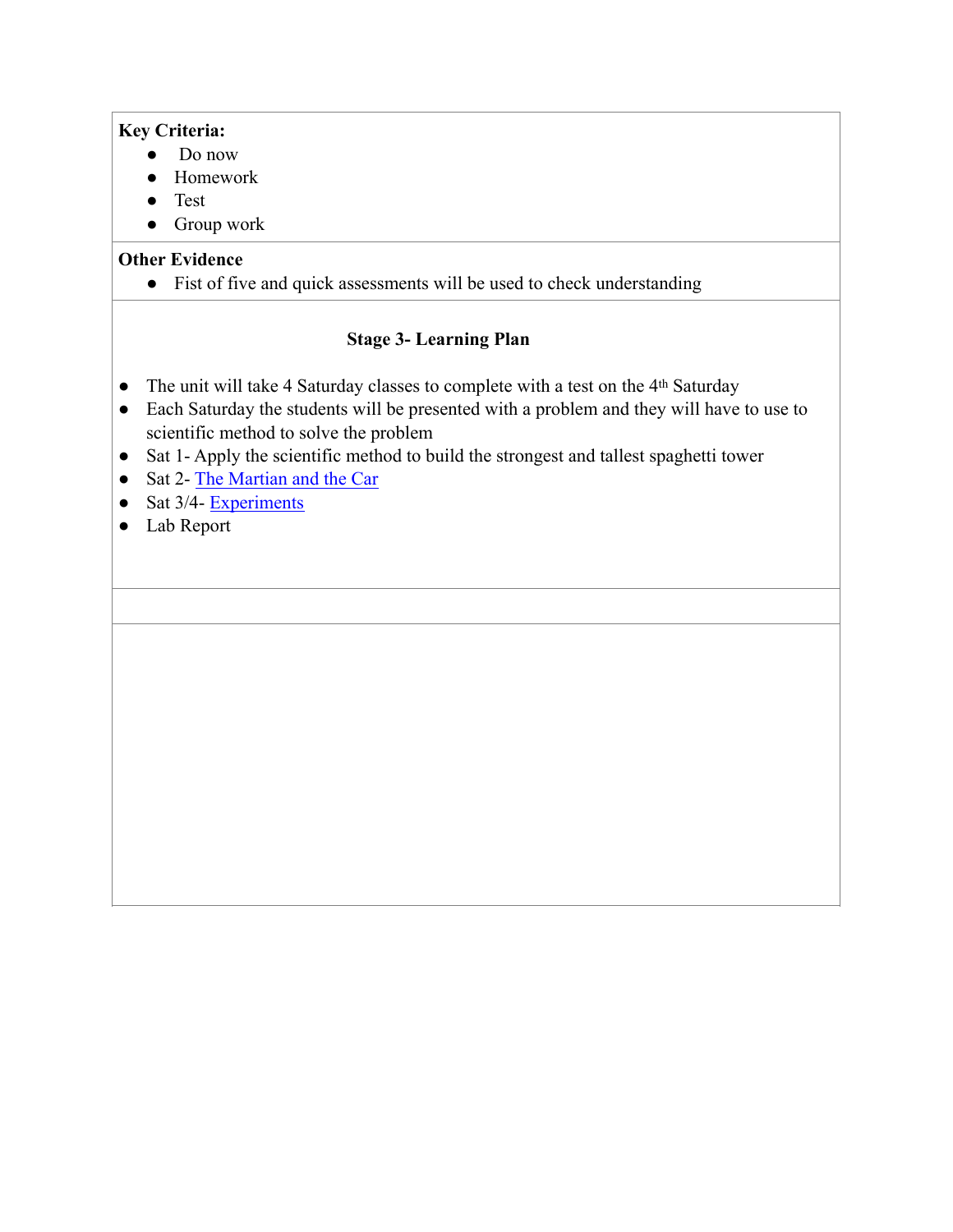## **General Science 3**

*UNIT 1 Investigation Using the Scientific Method* 

## Unit 1 Investigation Using Critical Thinking Assessment

**Goal:** This unit will help to form an interest in science and problem solving by using the scientific method.

**Role:** The teacher will guide students as they work in groups to solve different problems.

**Audience:** Middle school

Situation: Teacher introduces the scientific method and then the students design a model and solve the problem.

#### **Product Performance and Purpose:**

● Students will become familiarized with the scientific method of problem solving.

#### **Standards and Criteria for Success:**

Your assessment will include the following:

- Fist of Five
- Written design of how to solve to problem using the scientific method
- Test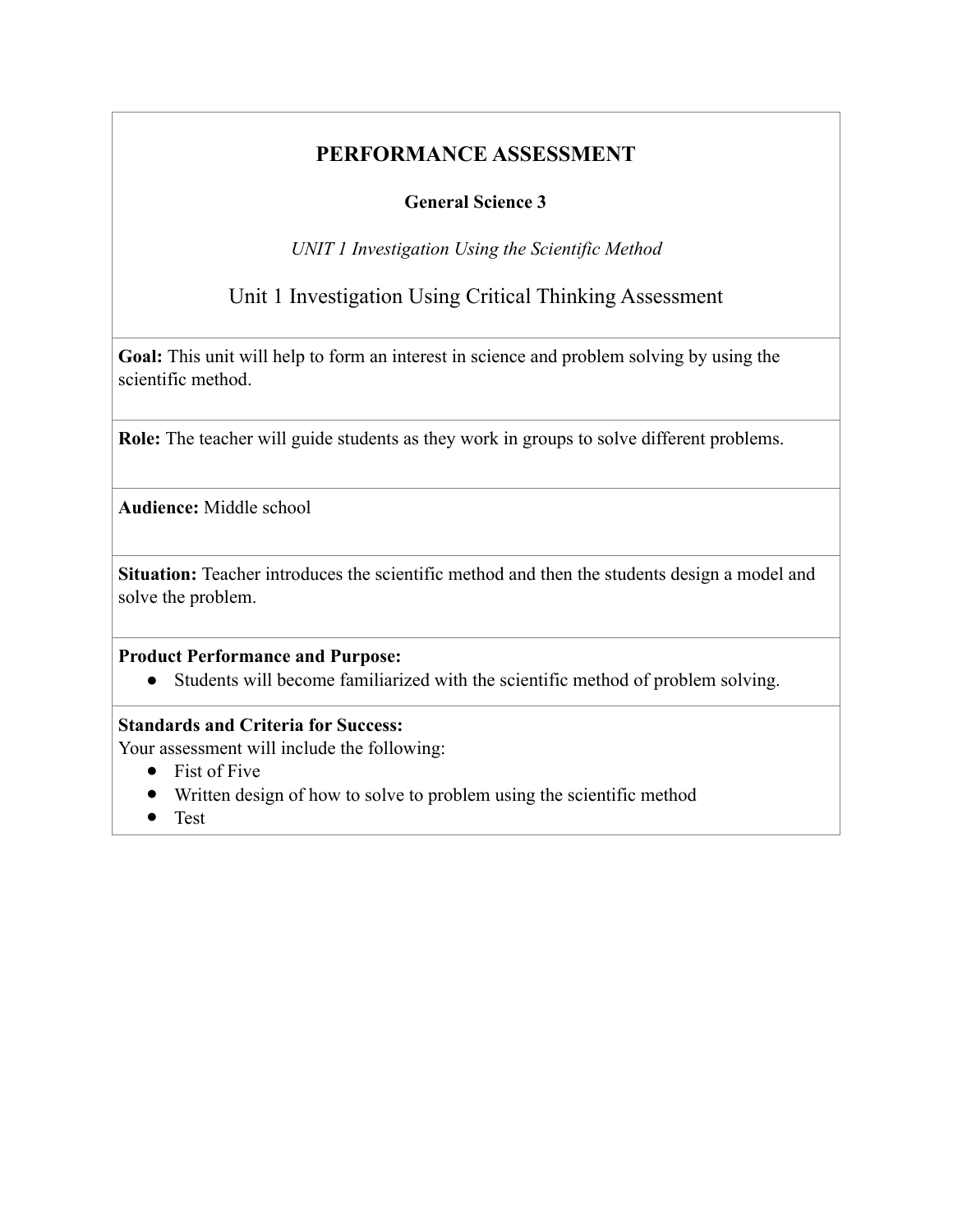#### **General Science 3**

**UNIT 2—Structure and Properties of Matter Length 4 Saturday Classes** 

#### **Stage 1- Desired Results**

# **Established Goals: To help students develop understanding of atoms and molecules to help them understand different forms of matter around them.**

Standards

- MS-PS1-1. Develop models to describe the atomic composition of simple molecules and extended structures
- MS-PS1-3. Gather and make sense of information to describe that synthetic materials come from natural resources and impact society.
- MS-PS1-4. Develop a model that predicts and describes changes in particle motion, temperature, and state of a pure substance when thermal energy is added or removed.

| <b>Understandings:</b><br>Students will understand that<br>How atoms form molecules<br>• Different types of substances<br>• Properties of water | <b>Essential Questions:</b><br>How can we describe matter?<br>$\bullet$<br>How do atoms form molecules<br>• How can substances change form?<br>How is water important to life?<br>$\bullet$ |
|-------------------------------------------------------------------------------------------------------------------------------------------------|---------------------------------------------------------------------------------------------------------------------------------------------------------------------------------------------|
| Students will know                                                                                                                              | Students will be able to                                                                                                                                                                    |
| • How to use the period table                                                                                                                   | • Read the period table                                                                                                                                                                     |
| Solids, liquids, and gases.                                                                                                                     | Evaluate text to come to a solve a problem                                                                                                                                                  |
| Importance of water                                                                                                                             | Write responses                                                                                                                                                                             |

#### **Stage 2- Assessment Evidence**

#### **Performance Tasks:**

- 4 Saturday classes duration
- Evaluation of atomic structure
- Create a model of a molecule
- Matrix/chart of different substances
- Water investigation
- Students investigate and hypothesize how distillation works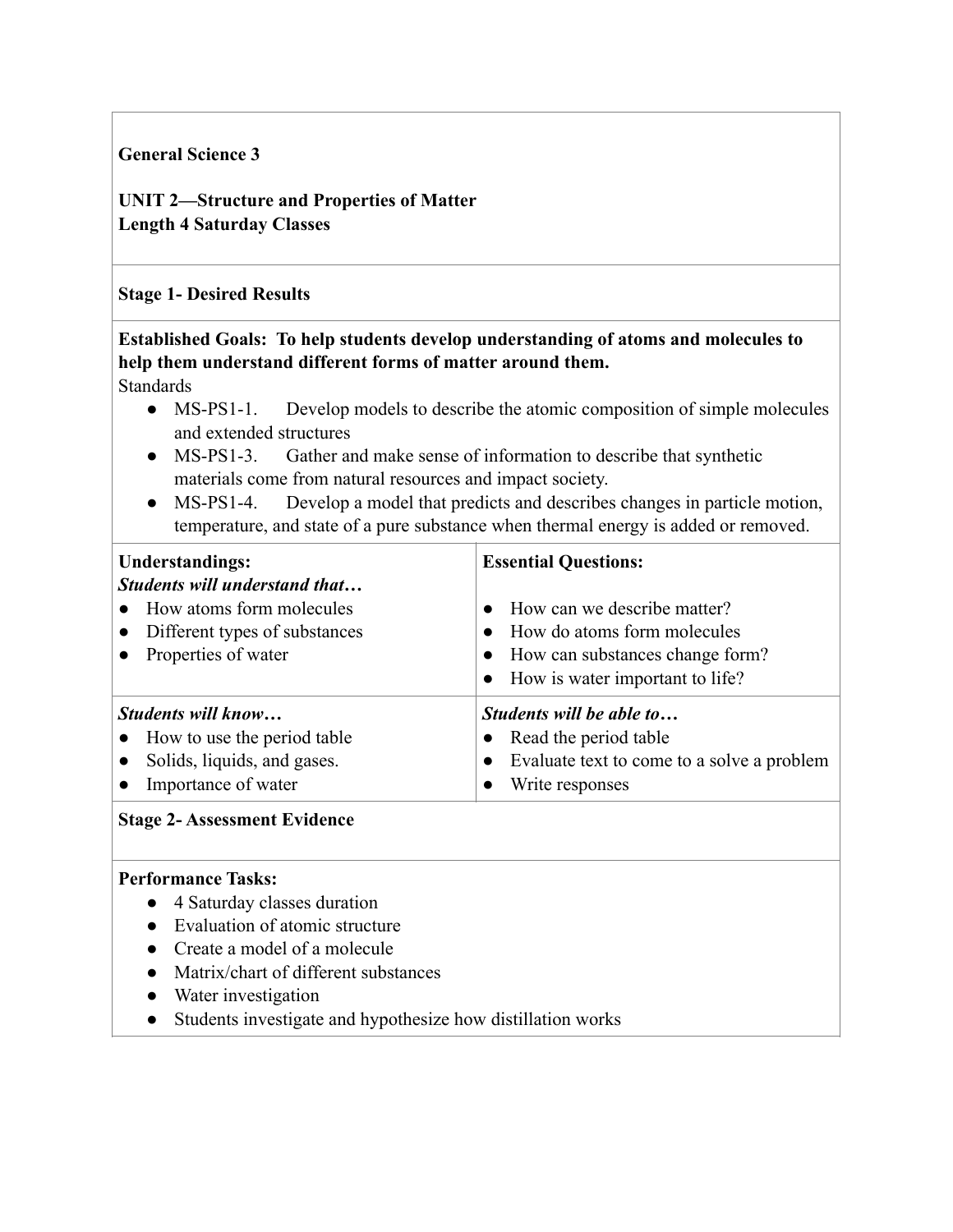#### **Key Criteria:**

- Do now
- Homework
- Quiz
- Test

#### **Other Evidence**

• Fist of five and on spot checks

- Sat 5- Atoms and molecules (history and structure)
- Sat 6- Forms of matter
- Sat 7- Changes in matter
- Sat 8-Water
- Create a working model of an atom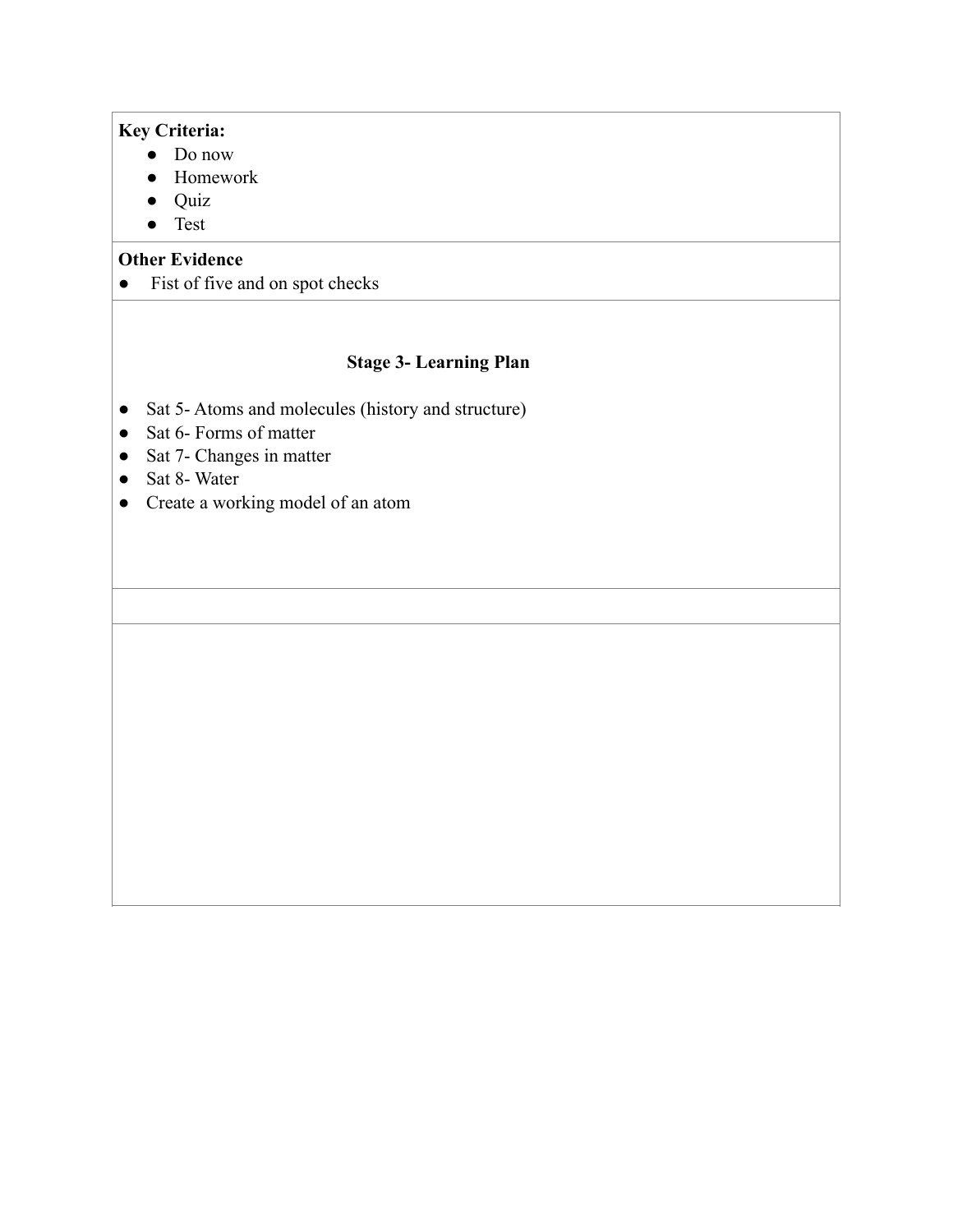#### **General Science 3**

*UNIT 2–* Structure and Properties of Matter

Chemistry Assessment

**Goal:** Introduce the atomic structure, molecules, simple reactions, and water.

**Role:** Teacher will guide students as they investigate the atomic structure and how they combine to form different substances including water.

**Audience:** Middle School

**Situation:** Students will be given information that they will apply to creating models, matrix, and simple experiments.

#### **Product Performance and Purpose:**

● Students will understand that the world around them is made from atoms

#### **Standards and Criteria for Success:**

Your assessment will include the following:

- Self checks
- Fists of Five
- Written assessment
- Test

#### **General Science 3**

**UNIT 3- Interactions Around Us (Physics) Length: 5 Saturday Classes** 

#### **Stage 1- Desired Results**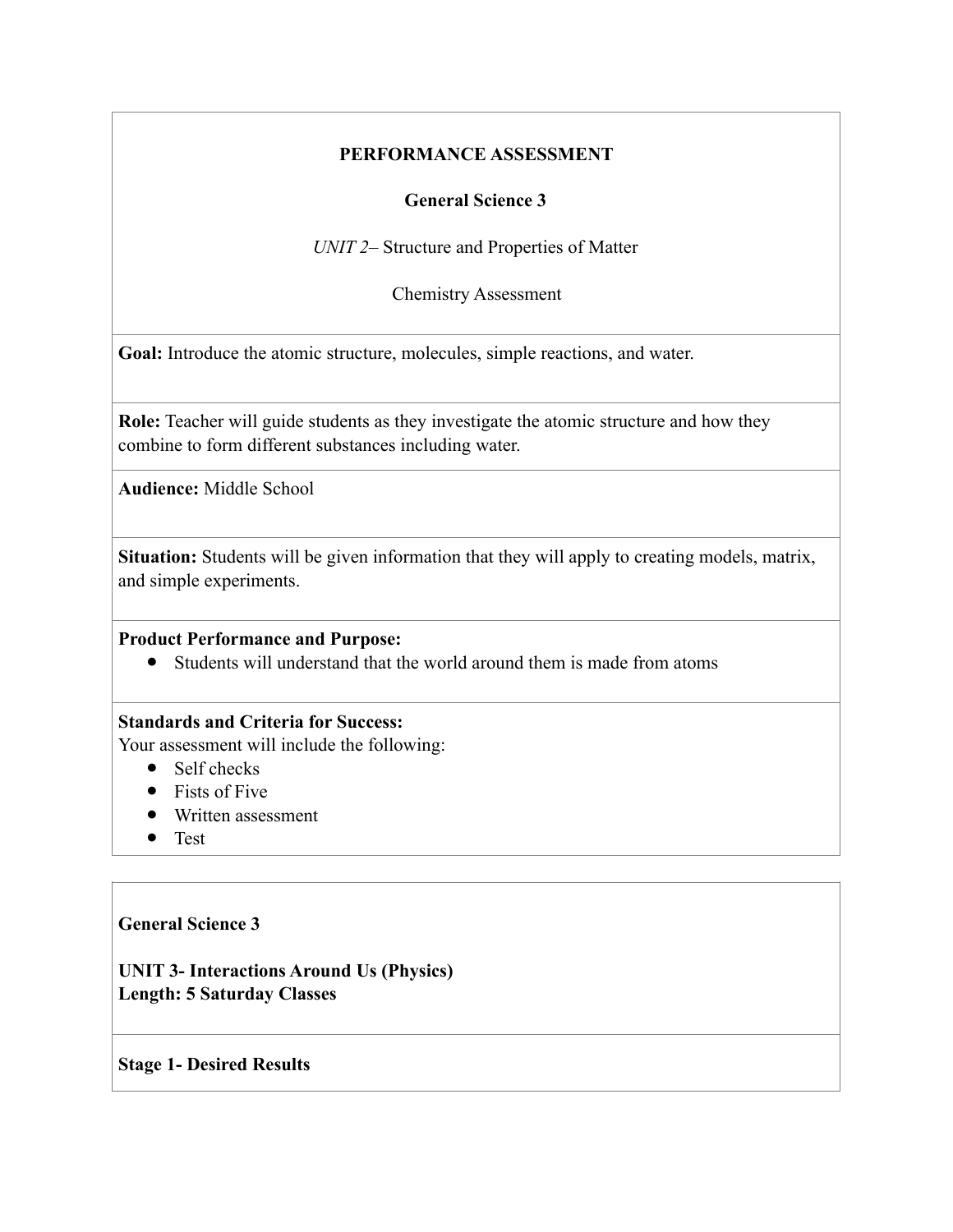## **Established Goals: To help students understand fundamental ideas of how forces interact around them in real-life.**

**Standards** 

- MS-PS2-1. Apply Newton's Third Law to design a solution to a problem involving the motion of two colliding objects
- MS-PS2-2. Plan an investigation to provide evidence that the change in an object's motion depends on the sum of the forces on the object and the mass of the object.
- MS-PS2-3. Ask questions about data to determine the factors that affect the strength of electric and magnetic forces
- MS-PS2-4. Construct and present arguments using evidence to support the claim that gravitational interactions are attractive and depend on the masses of interacting objects.
- MS-PS2-5. Conduct an investigation and evaluate the experimental design to provide evidence that fields exist between objects

| <b>Understandings:</b><br>Students will understand that<br>How to apply Newton's 3rd law<br>How magnets work<br>How interactions and forces impact a<br>moving object | <b>Essential Questions:</b><br>How is motion impacted when an<br>object is moving?<br>How do you find the speed and<br>$\bullet$<br>velocity of an object and graph it?<br>How can you find the acceleration<br>$\bullet$<br>and graph it?<br>How to forces impact objects?<br>How do magnets work? |
|-----------------------------------------------------------------------------------------------------------------------------------------------------------------------|-----------------------------------------------------------------------------------------------------------------------------------------------------------------------------------------------------------------------------------------------------------------------------------------------------|
| Students will know<br>For every action there is an equal and<br>opposite reaction (Newton's 3rd law)<br>How to describe motion?<br>Speed vs. Velocity                 | Students will be able to<br>Apply Newton's 3 <sup>rd</sup> law in order to solve a<br>critical thinking problem.<br>Collect evidence on how other forces<br>interact.<br>Measure motion                                                                                                             |

#### **Stage 2- Assessment Evidence**

#### **Performance Tasks:**

- 4 Saturday classes
- Lab on motion
- Lab on forces
- Lab on magnetism
- Problem: Give iron shavings, plastic beads, salt, filter paper, and a magnet.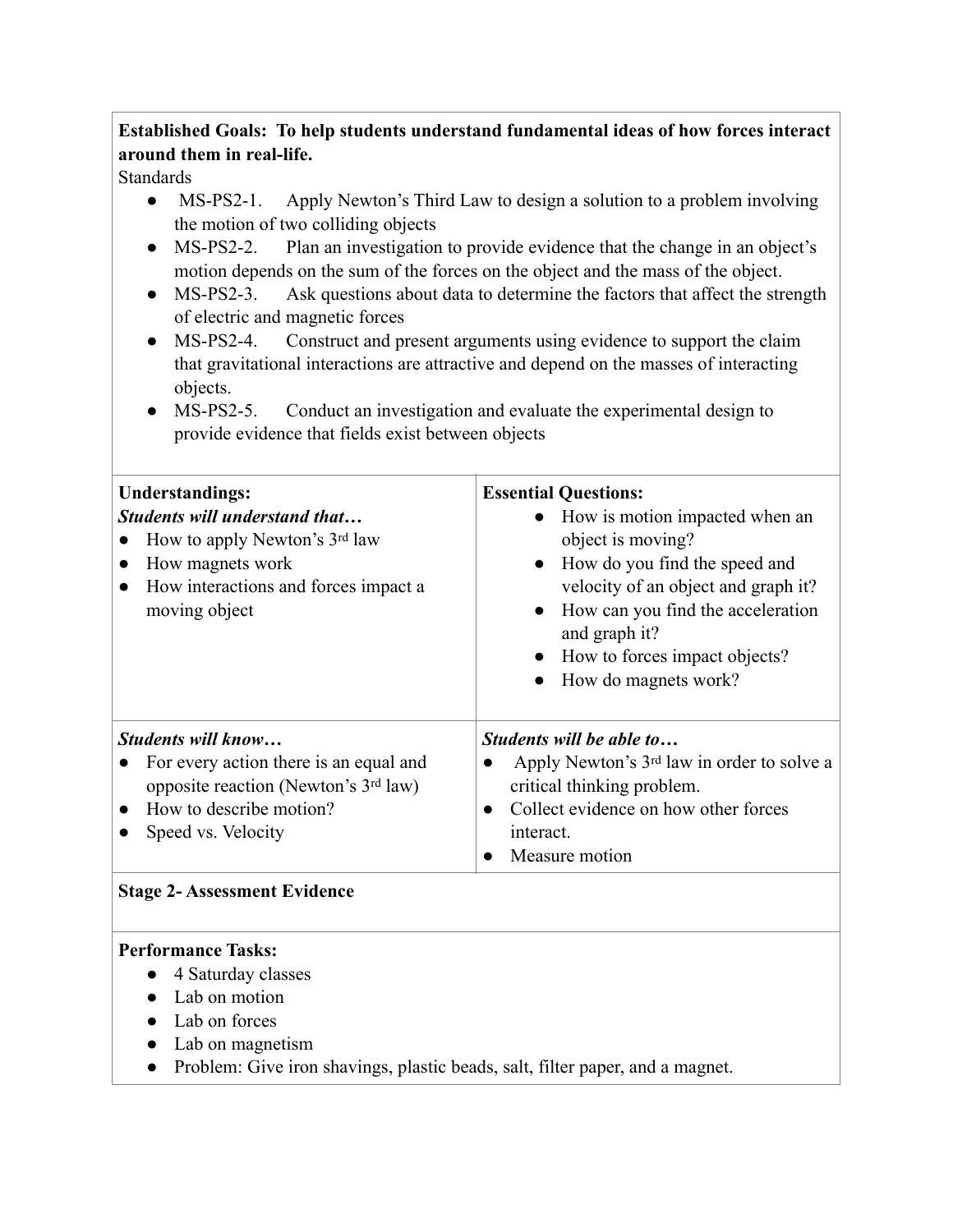#### **Key Criteria:**

- Lab and graphing
- Quiz
- Test

## **Other Evidence**

● Students will be assessed throughout the class for understanding

- Lab on motion
- Lab on forces
- Lab on magnetism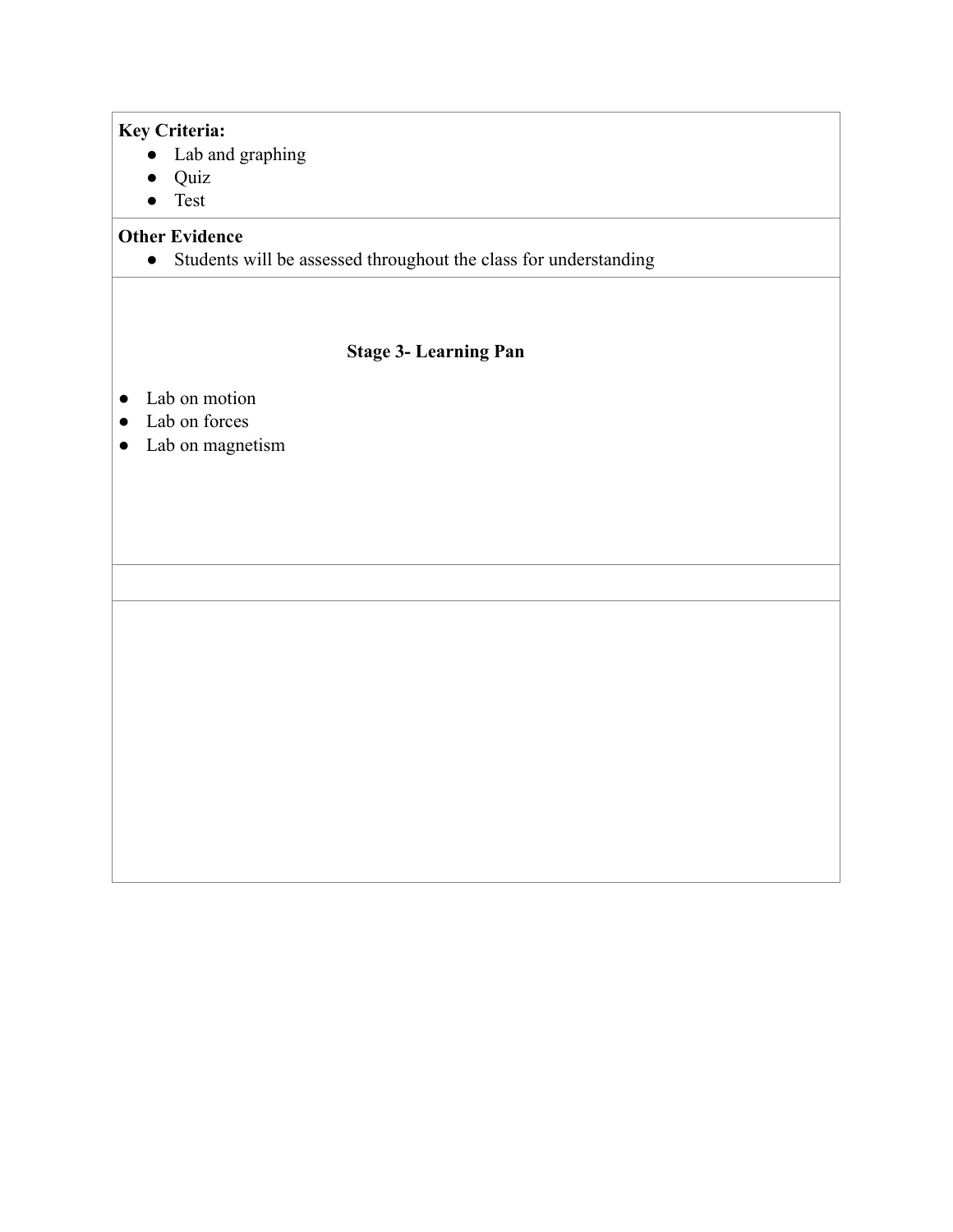#### **General Science 3**

*UNIT 4–* Physical Science Physics Assessment

**Goal:** Students should know how the world around them is connected and the types of interactions. Students will be know how motion, forces, and magnetism play a role on earth.

**Role:** Teacher will assist students as they perform activities to investigate physical science components via labs and interactive activities.

**Audience:** Middle School

**Situation:** Teacher guides students by engaging them in various problem solving questions.

#### **Product Performance and Purpose:**

● Students will understand how different forces influence motion

## **Standards and Criteria for Success:**

Your assessment will include the following:

- MS-LS1-1. Conduct an investigation to provide evidence that living things are made of cells; either one cell or many different numbers and types of cells.
- MS-LS1-2. Develop and use a model to describe the function of a cell as a whole and ways parts of cells contribute to the function.
- MS-LS1-3. Use argument supported by evidence for how the body is a system of interacting subsystems composed of groups of cells
- MS-LS1-8. Gather and synthesize information that sensory receptors respond to stimuli by sending messages to the brain for immediate behavior or storage as memories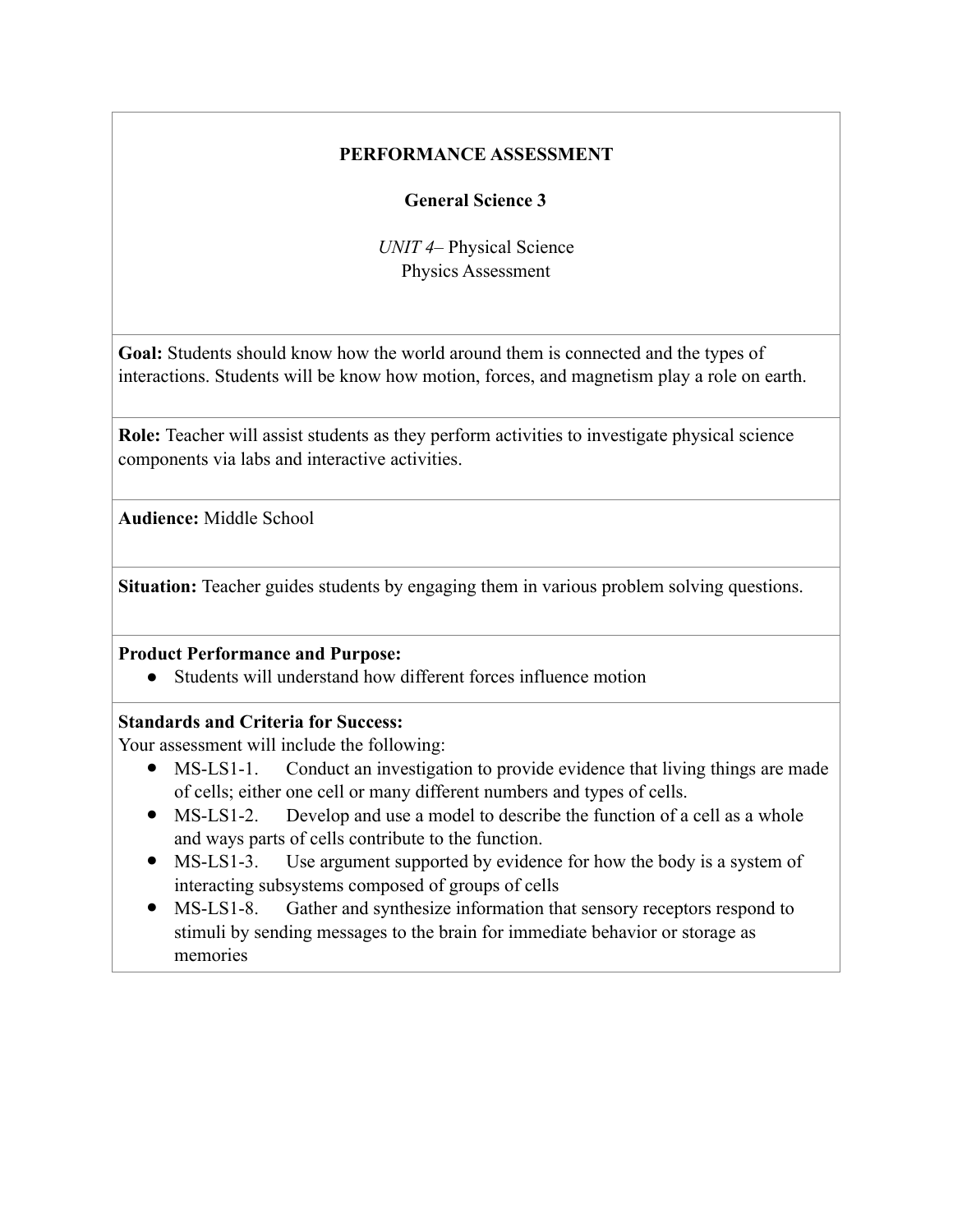**General Science 3** 

**UNIT 4—Living organisms Length: 4 Saturday classes** 

## **Stage 1- Desired Results**

**Established Goals: To help students plan for future education and career choices, as well as staying abreast of the latest employment trends. Preparation of all students in developing career planning and workplace readiness skills.**  Standards

- MS-LS1-1. Conduct an investigation to provide evidence that living things are made of cells; either one cell or many different numbers and types of cells
- MS-LS1-2. Develop and use a model to describe the function of a cell as a whole and ways parts of cells contribute to the function.
- MS-LS1-3. Use argument supported by evidence for how the body is a system of interacting subsystems composed of groups of cells.
- MS-LS1-8. Gather and synthesize information that sensory receptors respond to stimuli by sending messages to the brain for immediate behavior or storage as memories.

| <b>Understandings:</b><br><b>Students will understand that</b><br>The basic unit of structure and function of<br>life forms is the cell.<br>All cells come from pre-existing cells.<br>$\bullet$<br>Cells with specialized functions will have<br>$\bullet$<br>specialized sub-structure and genetic<br>expression. | <b>Essential Questions:</b><br>How did the work of scientists lead to<br>$\bullet$<br>the cell theory?<br>How does the cell membrane allow for<br>$\bullet$<br>the flow of substances in and out?<br>• How do the organelles maintain<br>homeostasis? |
|---------------------------------------------------------------------------------------------------------------------------------------------------------------------------------------------------------------------------------------------------------------------------------------------------------------------|-------------------------------------------------------------------------------------------------------------------------------------------------------------------------------------------------------------------------------------------------------|
| <i>Students will know</i><br>Works of scientists that led to the cell<br>theory.<br>Cell membrane<br>$\bullet$<br>Organelles<br><b>Stage 2- Assessment Evidence</b>                                                                                                                                                 | Students will be able to<br>Create diagrams and evaluate evidence<br>from articles.                                                                                                                                                                   |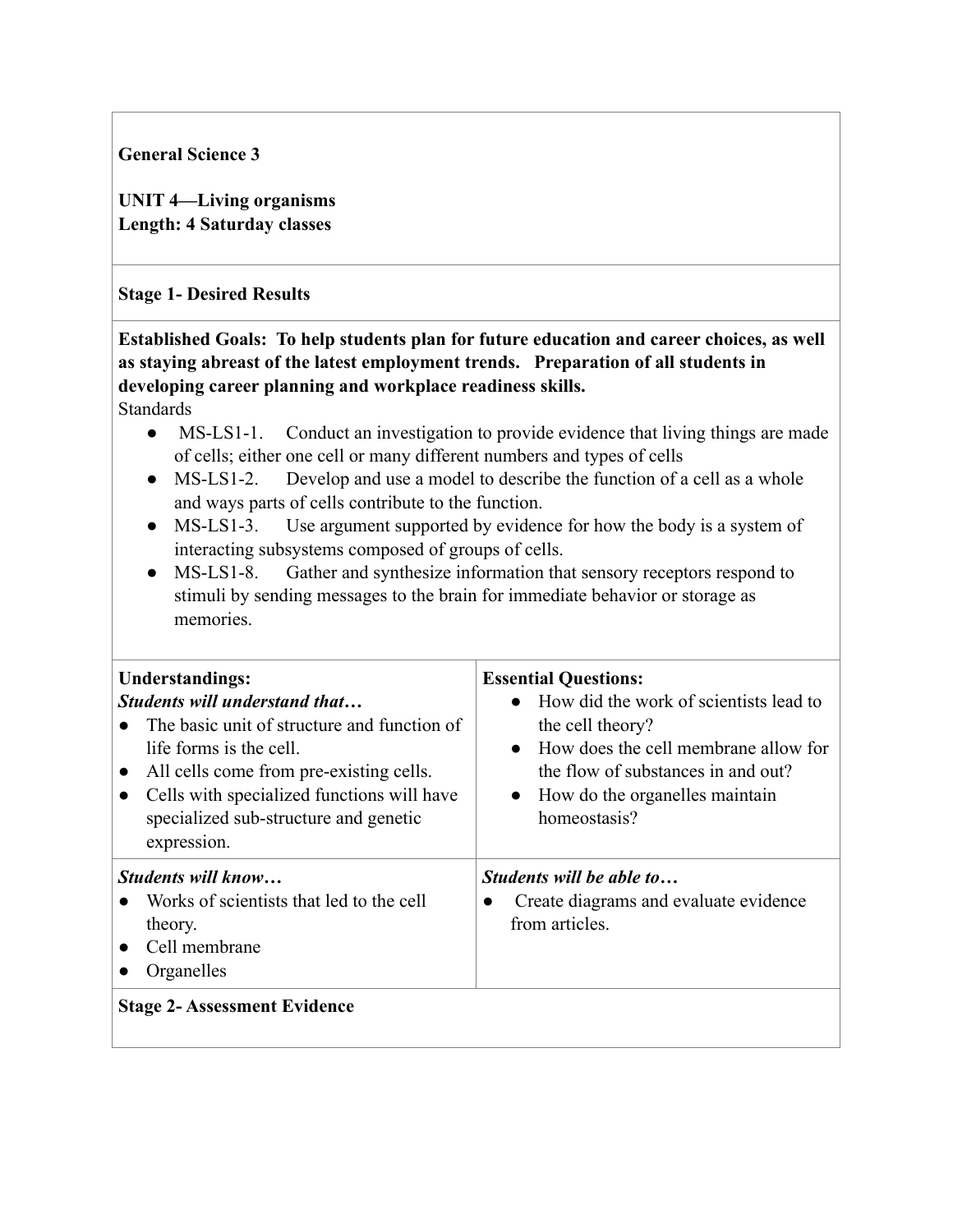#### **Performance Tasks:**

- 4 Saturday classes
- Works of scientists
- Cell Membrane
- Organelles
- Organelle Project:

#### **Key Criteria:**

- Lab and graphing
- Quiz
- Test

## **Other Evidence**

● Fist of Five

- Use articles on Hooke and the cell theory to come up with a class definition of a cell.
- Create a matrix on prokaryotic and eukaryotic cells.
- Cell membrane and diffusion
- Project create a cell with organelles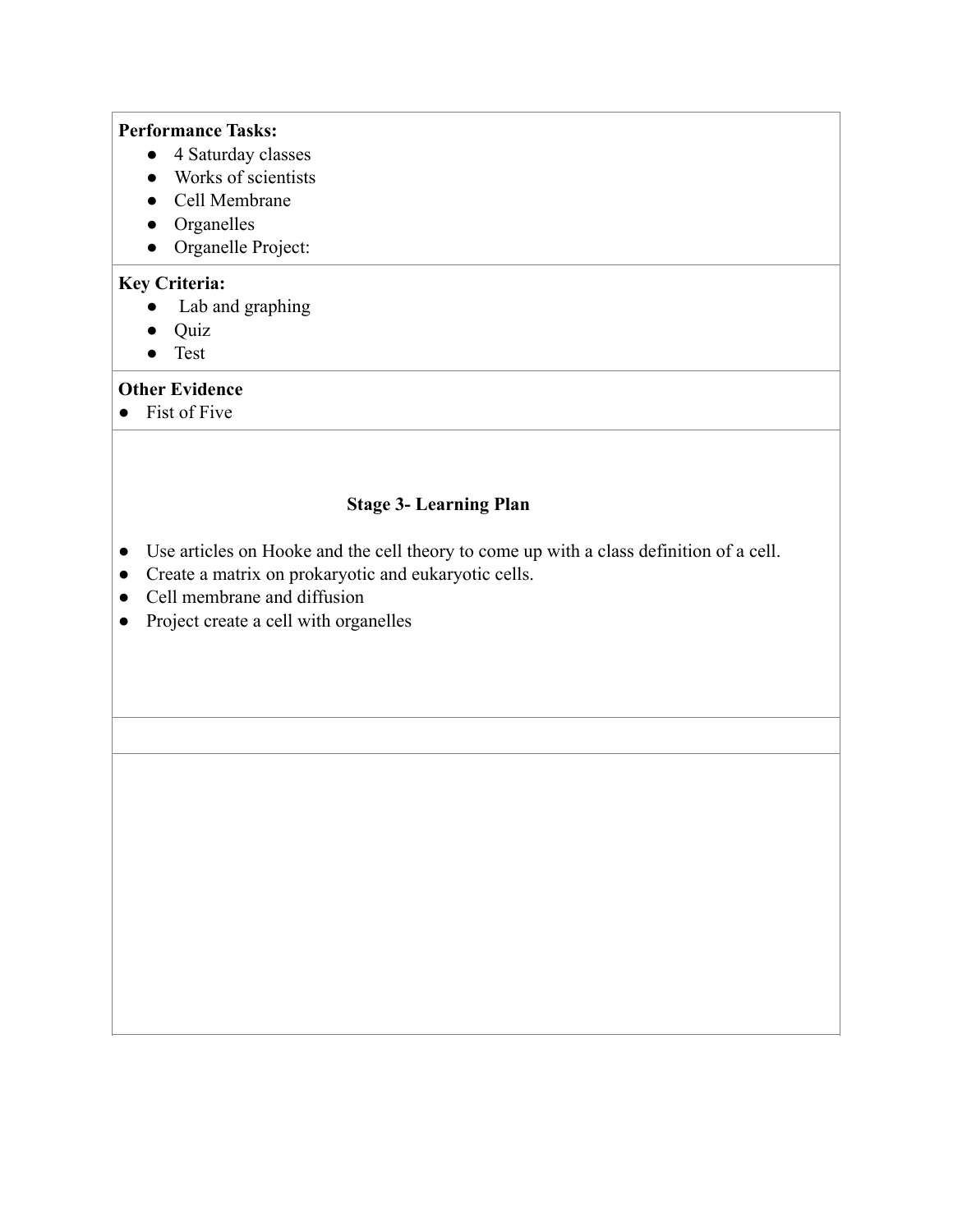#### **Name of Course**

*UNIT–4 Living Organism* 

Cell Assessment

Goal: Students should gain an understanding of how scientific theories led to the cell theory and how diffusion occurs in the cell membrane and how the organelles maintain homeostasis.

**Role:** Teacher will guide students through investigation activities.

**Audience:** Middle School

**Situation:** Students investigate and think critically

#### **Product Performance and Purpose:**

● Students will know how the cell maintains homeostasis

#### **Standards and Criteria for Success:**

Your assessment will include the following:

- Open ended questions
- Fist of five

#### **Saturday Science Class**

**UNIT 5— Photosynthesis and Energy Length 5 Weeks** 

#### **Stage 1- Desired Results**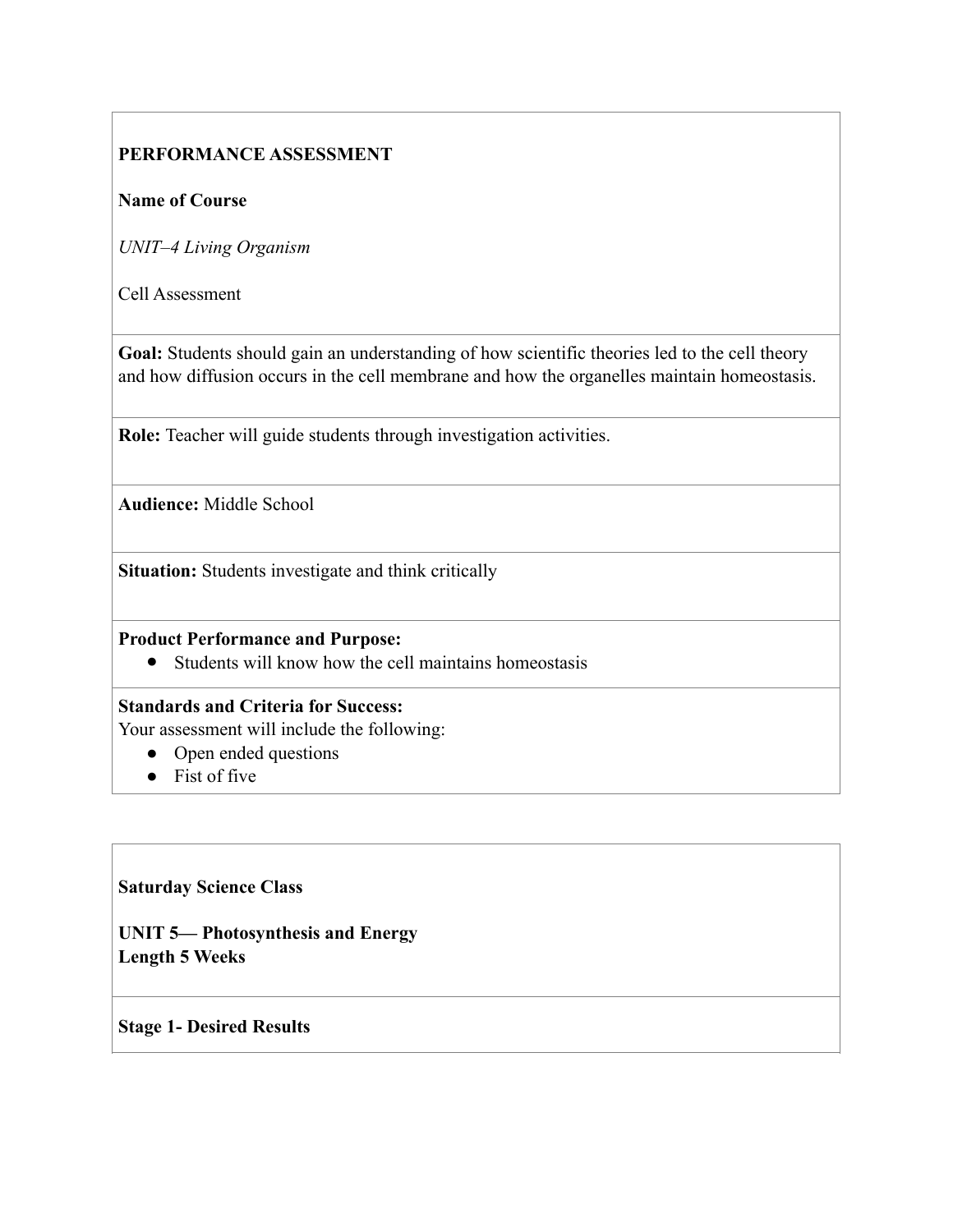# **Established Goals: To help students plan for future education and career choices, as well as staying abreast of the latest employment trends. Preparation of all students in developing career planning and workplace readiness skills.**

## Standards

- MS-LS1-6. Construct a scientific explanation based on evidence for the role of photosynthesis in the cycling of matter and flow of energy into and out of organisms.
- MS-LS1-7. Develop a model to describe how food is rearranged through chemical reactions forming new molecules that support growth and/or release energy as this matter moves through an organism.
- MS-LS2-1. Analyze and interpret data to provide evidence for the effects of resource availability on organisms and populations of organisms in an ecosystem.
- MS-LS2-3. Develop a model to describe the cycling of matter and flow of energy among living and nonliving parts of an ecosystem.
- MS-LS2-4. Construct an argument supported by empirical evidence that changes to physical or biological components of an ecosystem affect populations.

| <b>Understandings:</b><br><b>Students will understand that</b><br>Photosynthesis<br>Macromolecules                                                                           | <b>Essential Questions:</b><br>How does energy flow and converted<br>during photosynthesis?<br>How are macromolecules storage for raw<br>$\bullet$<br>materials |  |
|------------------------------------------------------------------------------------------------------------------------------------------------------------------------------|-----------------------------------------------------------------------------------------------------------------------------------------------------------------|--|
| Students will know<br>Reactions that convert light energy to<br>sugars<br>The 4 macromolecules and how they are<br>used in the body.                                         | Students will be able to<br>Diagram the flow of energy<br>Appreciate roles of producers<br>Make better dietary decisions.<br>$\bullet$                          |  |
| <b>Stage 2- Assessment Evidence</b>                                                                                                                                          |                                                                                                                                                                 |  |
| <b>Performance Tasks:</b><br>Producers and sunlight<br>Light reaction Calvin cycle<br>Chloroplast<br>Fermentation glycolysis<br>Yeast and balloon experiment with lab report |                                                                                                                                                                 |  |
| <b>Key Criteria:</b><br>Quiz<br>Test<br>Critical thinking activities<br>Lab                                                                                                  |                                                                                                                                                                 |  |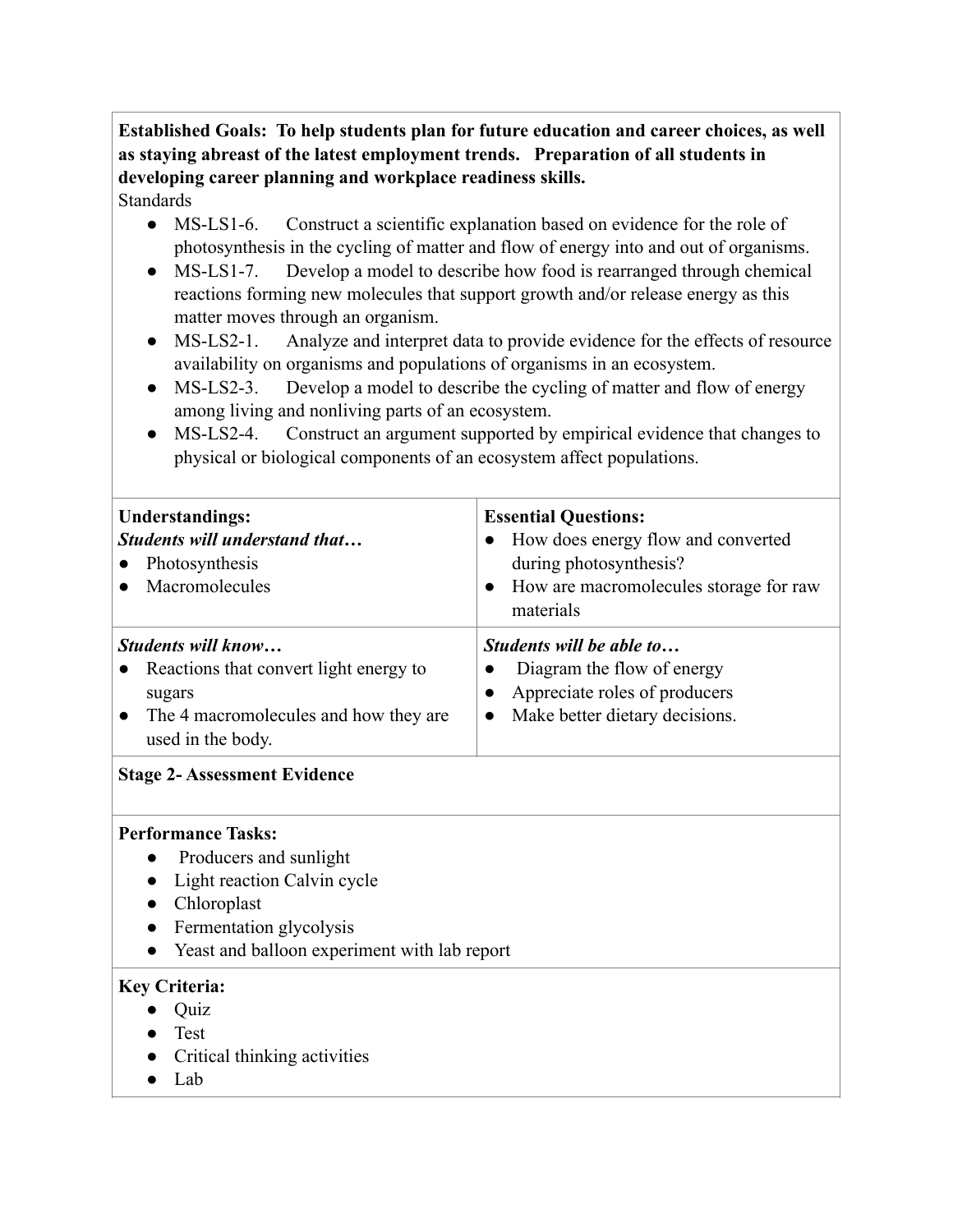#### **Other Evidence**

- Fist of Five
- Self-checks

- Discussion on autotrophs and heterotrophs
- Sunlight, green plants, and photosynthesis
- Macromolecules
- Food and energy transfer